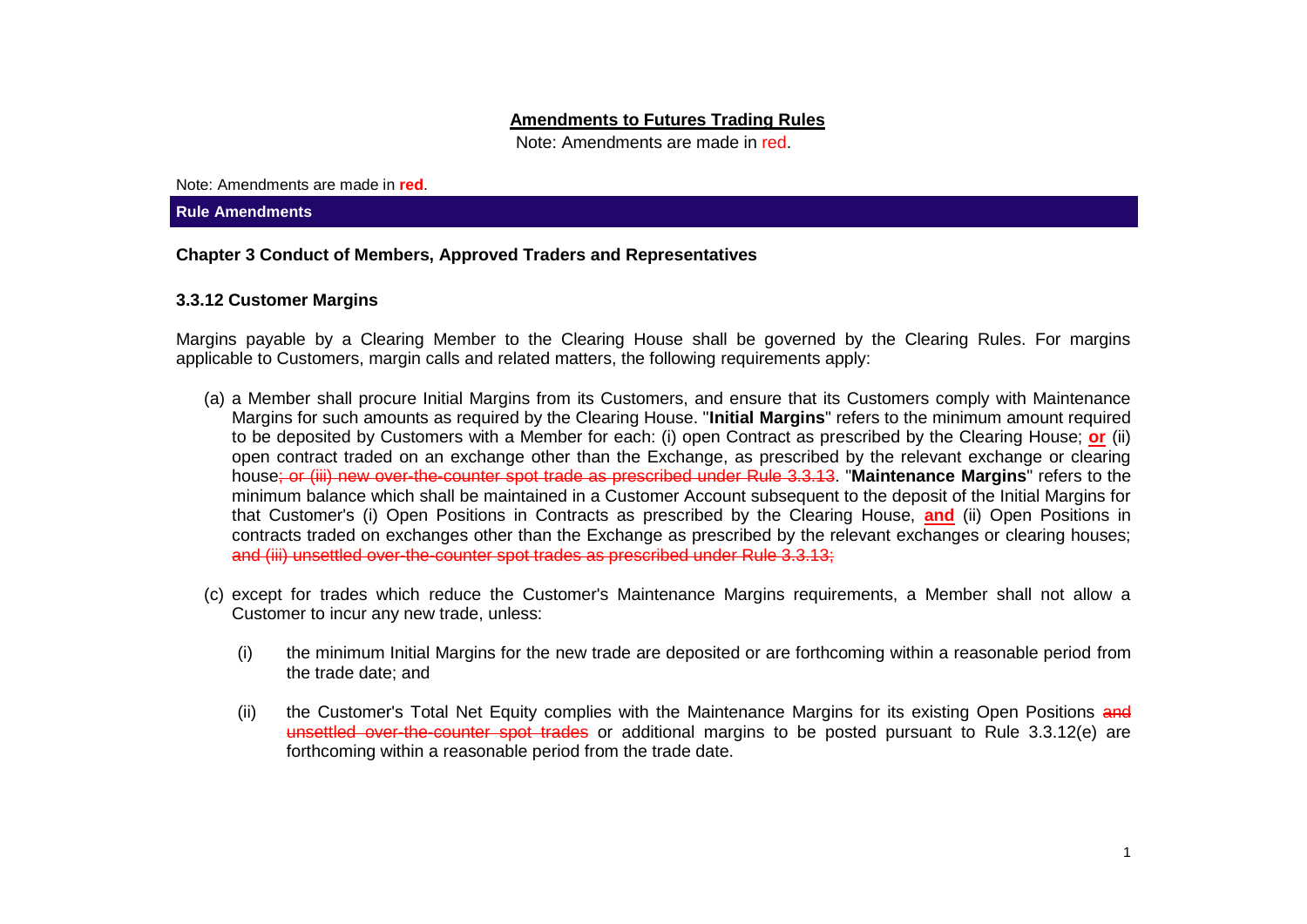(d) Excess Margins on all Open Positions and unsettled over-the-counter spot trades of a Customer may be utilised by a Member as Initial Margins on a new position of the same Customer. "**Excess Margins**" refers to credits in excess of Initial Margins;

## **3.3.13 Margins for Over-the-Counter Spot Trades [Deleted]**

A Member shall collect margins for over-the-counter spot trades in Loco-London and foreign currency contracts from the Customer and the direct buying or selling counterparty. No margins need to be collected from a Customer or a counterparty if it is a corporate Member, a bank in Singapore or any of its overseas branches or a merchant bank in Singapore. The margins required to be collected shall not be less than:

- (a) the minimum margins prescribed by the Clearing House for a Futures Contract equivalent to the over-the-counter spot trade concerned;
- (b) the minimum margins prescribed by those exchanges or clearing houses where the equivalent futures contracts are being traded, if the over-the-counter spot trade has no equivalent Futures Contracts; or
- (c) 4% for Initial Margins and 3% for Maintenance Margins of the underlying contract value, if the over-the-counter spot trade has no equivalent futures contracts being traded on the Exchange and any other exchange.

| <b>Issue Date</b>                                     | <b>Cross Reference</b>            | <b>Enquiries</b>                                             |  |  |  |
|-------------------------------------------------------|-----------------------------------|--------------------------------------------------------------|--|--|--|
| l Added on<br>22 September 2006                       | Rule 3.3.12<br><b>Rule 3.3.13</b> | Please contact Member Supervision:                           |  |  |  |
| and amended on<br>25 August 2009 and 11 October 2013. |                                   | Facsimile No: 6538 8273<br>E-Mail Address: membersup@sgx.com |  |  |  |

## **Regulatory Notice 3.3.12; 3.3.13 — Customer Margins**

#### **1. Introduction**

1.1 The Regulatory Notice sets out the reguirements in relation to Rules 3.3.12 and 3.3.13 ("the Relevant Rules") on the computation and monitoring of Customer margins.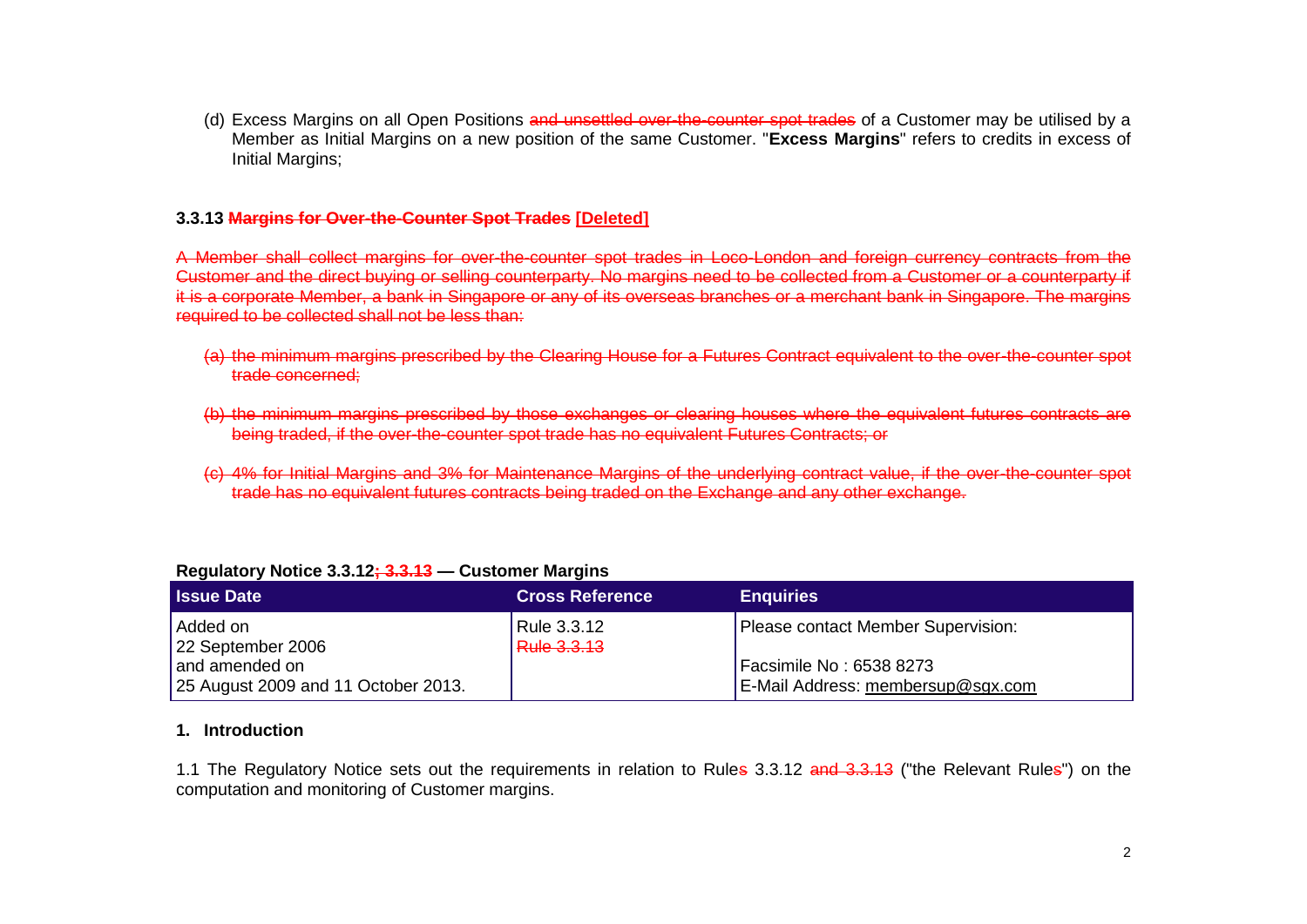# **2.2 Margin Rates and Requirements**

2.2.3 For over-the-counter ("OTC") spot trades. Members shall ensure that they comply with the minimum margin requirements prescribed under Rule 3.3.13. **[Deleted]**

2.2.4 Members may, at their discretion, set higher margin rates/requirements than that required by the Relevant Rules. Members shall review their internal margin rates/requirements on a continual basis to ensure compliance with the required minimum Initial Margins and Maintenance Margins prescribed under the Relevant Rules.

### **3.3 Reduction and Deletion of Margin Calls**

3.3.3 In order to protect the age of outstanding margin calls for re-established positions, the liquidation and re-establishment of positions during the same Trading Day to circumvent the Relevant Rules is not allowed.

## **4.1 Acceptance of Orders**

4.1.1 Pursuant to the Relevant Rules, a Member shall only allow a Customer to incur a new trade when the required margins are on deposit or forthcoming within a reasonable period.

#### **4.3 Monitoring Procedures**

4.3.1 A Member is required to maintain proper monitoring and internal control procedures to ensure that the requirements under the Relevant Rules are complied with at all times.